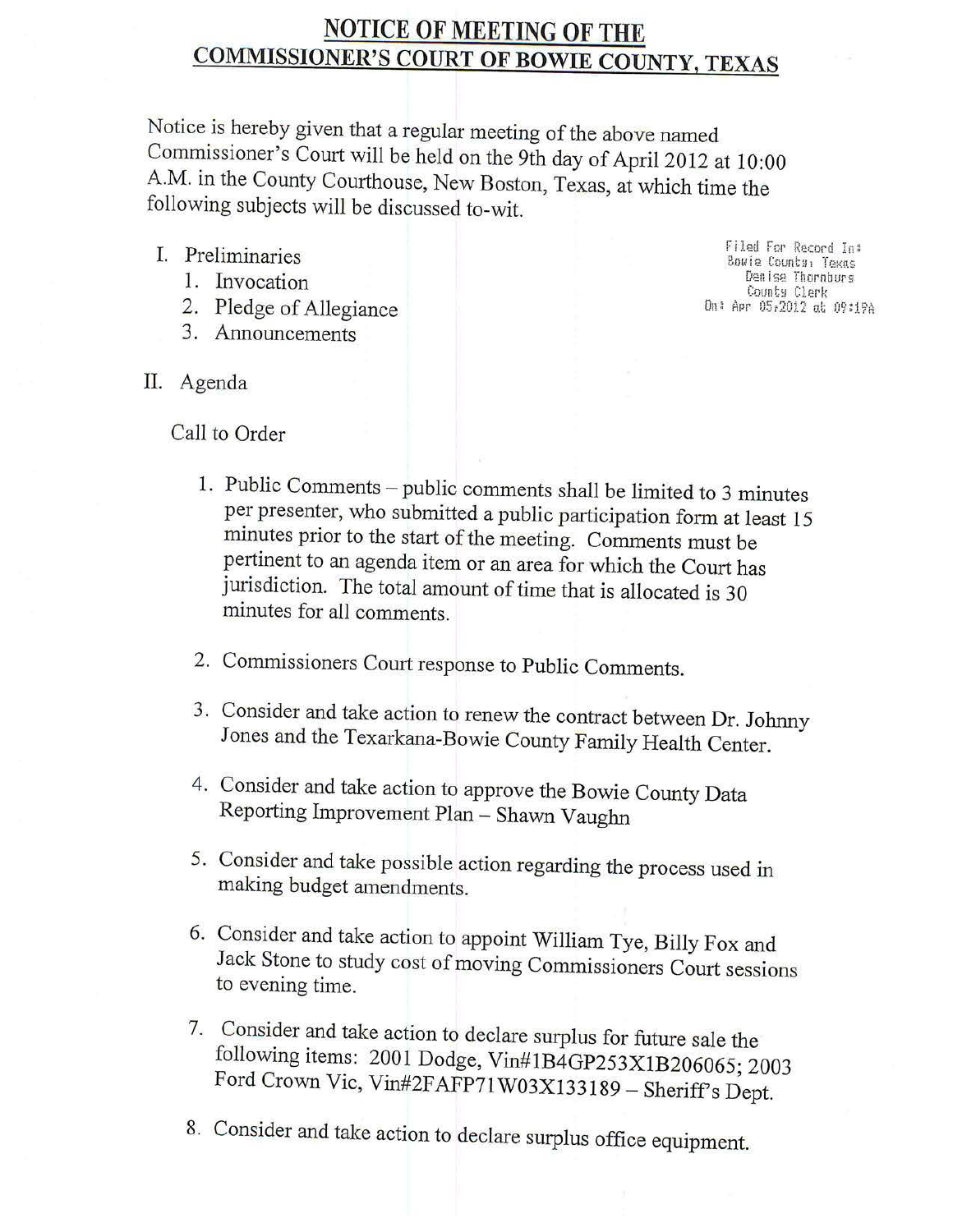- 9. Consider and take action to accept proposed Lease for Berry Farm Park. - Commissioner Pat McCoy, Pct. 4
- 10. Consider and take action re: payment of accounts payable.
- 11. Consider and take action to approve or to amend minutes as an order of the court.

III.Adjournment

For COMMISSIONER'S COURT

Rachael Cherry

This notice of meeting was posted in the locked bulletin board located on the first floor of the west side of the Bowie County Courthouse and on the inside facing outward of the north window of the Bowie County Courthouse, readily accessible to the general public at all times, on the 5th day of April, 2012 at 10:00 A.M. and remained posted for at least 72 continuous hours preceding the scheduled time of said meeting.

Any invocation that may be offered before the official start of the meeting of the Court shall be the voluntary offering of a private citizen, to and for the benefit of the Court. The views or beliefs expressed by the invocation speaker have not been previously reviewed or approved by the Court and do not necessarily represent the religious beliefs or views of the Court in part or as a whole. No member of the community is required to attend or participate in the invocation and such decision will have no impact on their right to actively participate in the business of the Court.

Dated the 5th day of April 2012

Rachael Cherry

**Bowle County**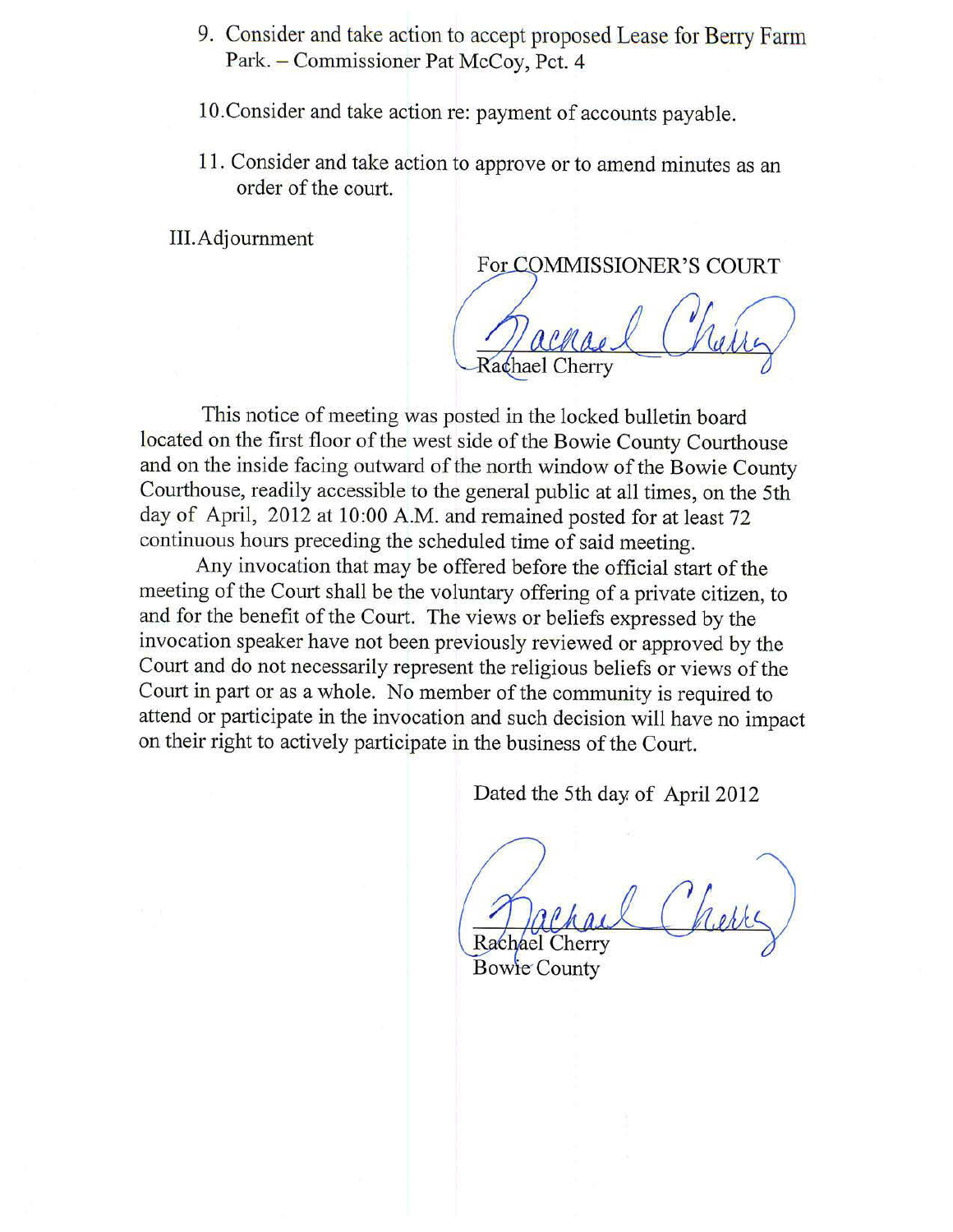# COMMISSIONER'S COURT MINUTES APRIL 9, 2012

BE IT REMEMBERED, that on this 9<sup>th</sup> day of April, 2012, the HONORABLE COMMISSIONER'S COURT of Bowie County, Texas met in REGULAR SESSION at the Courthouse of said County in New Boston, Texas after due notice had been posted on the 5<sup>th</sup> day of April, 2012 with the HONORABLE JUDGE STERLING LACY present and presiding with the following Commissioners being present.

| <b>Jack Stone</b>      | <b>Commissioner Pct. #1</b> |
|------------------------|-----------------------------|
| John Addington         | <b>Commissioner Pct. #2</b> |
| <b>Kelly Blackburn</b> | <b>Commissioner Pct. #3</b> |
| Pay McCoy              | <b>Commissioner Pct. #4</b> |

Also in attendance were the following County Officials: Auditor William Tye, County Clerk Denise Thornburg, County Legal Advisor Carol Dalby and the following staff members also present on the dais: Administrative Assistant Rachael Cherry.

### PRELIMINARIES

In accordance with the Bowie County official policy on meeting invocations, County Judge Sterling Lacy read the following statement.

Any invocation that may be offered before the official start of the meeting of the Court shall be the voluntary offering of a private citizen, to and for the benefit of the Court. The views or beliefs expressed by the invocation speaker have not been previously reviewed or approved by the Court and do not necessarily represent the religious beliefs or views of the Court in part or as a whole. No member of the community is required to attend or participate in the Invocation and such decision will have no impact on their right to actively participate in the business of the Court.

## INVOCATION

Pastor Jeff Shreve-First Baptist Church Texarkana

## PLEDGE

Pledge of Allegiance to the United States of America

### ANNOUNCEMENTS

Judge Lacy announced to the Court that putting information on the internet has been successful regarding Commissioner's Court agendas, all supporting documents and payables. The website that the public can go to is: www.co.bowie.tx.us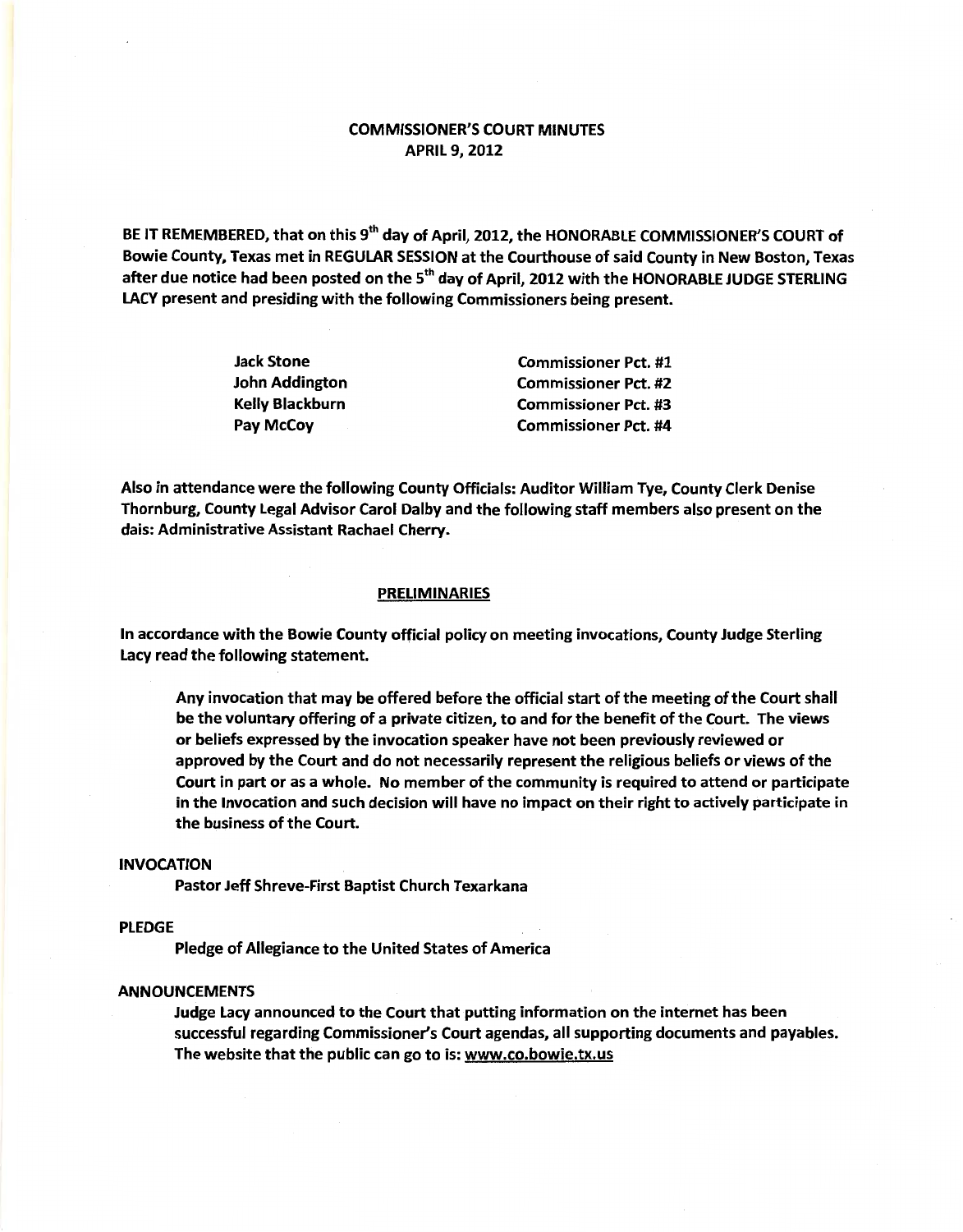#### REGULAR AGENDA ITEMS

Court convened at 10:07 A.M. when the following ORDERS, JUDGMENTS AND DECREES were had and ORDERED spread upon the minutes of the Court to-wit.

- Item 1: Public comments were heard from Carol Collins in support of having Commissioner's Court meetings in the evenings. Public comments were heard from Glenn Johnson regarding the financial aspects of having Commissioner's Court meetings in the evenings.
- Item 2: Commissioner Pat McCoy responded regarding the financial aspects of Mr. Johnson's comments.
- Item 3: On this  $9<sup>th</sup>$  day of April, a motion was made by Commissioner Jack Stone and duly second by Commissioner Kelly Blackburn to renew the contract between Dr. Johnny Jones and the Texarkana-Bowie County Family Health Center . Motion was put to a vote and all voted aye and none opposed. Motion carried.
- Item 4: On this  $9<sup>th</sup>$  day of April, a motion was made by Commissioner Pat McCoy and duly second by Commissioner John Addington to approve the Bowie County Data Reporting Improvement Plan as presented in Court by Mr. Shawn Vaughn. Motion was put to a vote and all voted aye and none opposed. Motion carried.
- Item 5: On this  $9<sup>th</sup>$  day of April, there was no action taken regarding the process used in making budget amendments.
- Item 6: On this 9<sup>th</sup> day of April, a motion was made by Commissioner Pat McCoy and died for a lack of a second to appoint William Tye-Auditor, Billy Fox-District Clerk and Commissioner Jack Stone to study the cost of moving Commissioner's Court Sessions to evening time.
- Item 7: On this 9<sup>th</sup> day of April, a motion was made by Commissioner Kelly Blackburn and duly second by Commissioner Pat McCoy to declare surplus for future sale, the following items 2001 Dodge, VIN#1B4GP253X1B206065; 2003 Ford Crown Vic, VIN#2FAFP71W03X133189- Sheriff's Department. Motion was put to a vote and all voted aye and none opposed. Motion carried.
- Item 8: On this 9<sup>th</sup> day of April, 2012, a motion was made by Commissioner Pat McCoy and duly second by Commissioner Kelly Blackburn to declare surplus the attached list of office equipment. Motion was put to a vote and all voted aye and none opposed. Motion carried.
- Item 9: On this 9<sup>th</sup> day of April, 2012, a motion was made by Commissioner Pat McCoy and duly second by Commissioner John Addington to accept the proposed Lease for Berry Farm Park-Commissioner Pat McCoy, Pet. 4.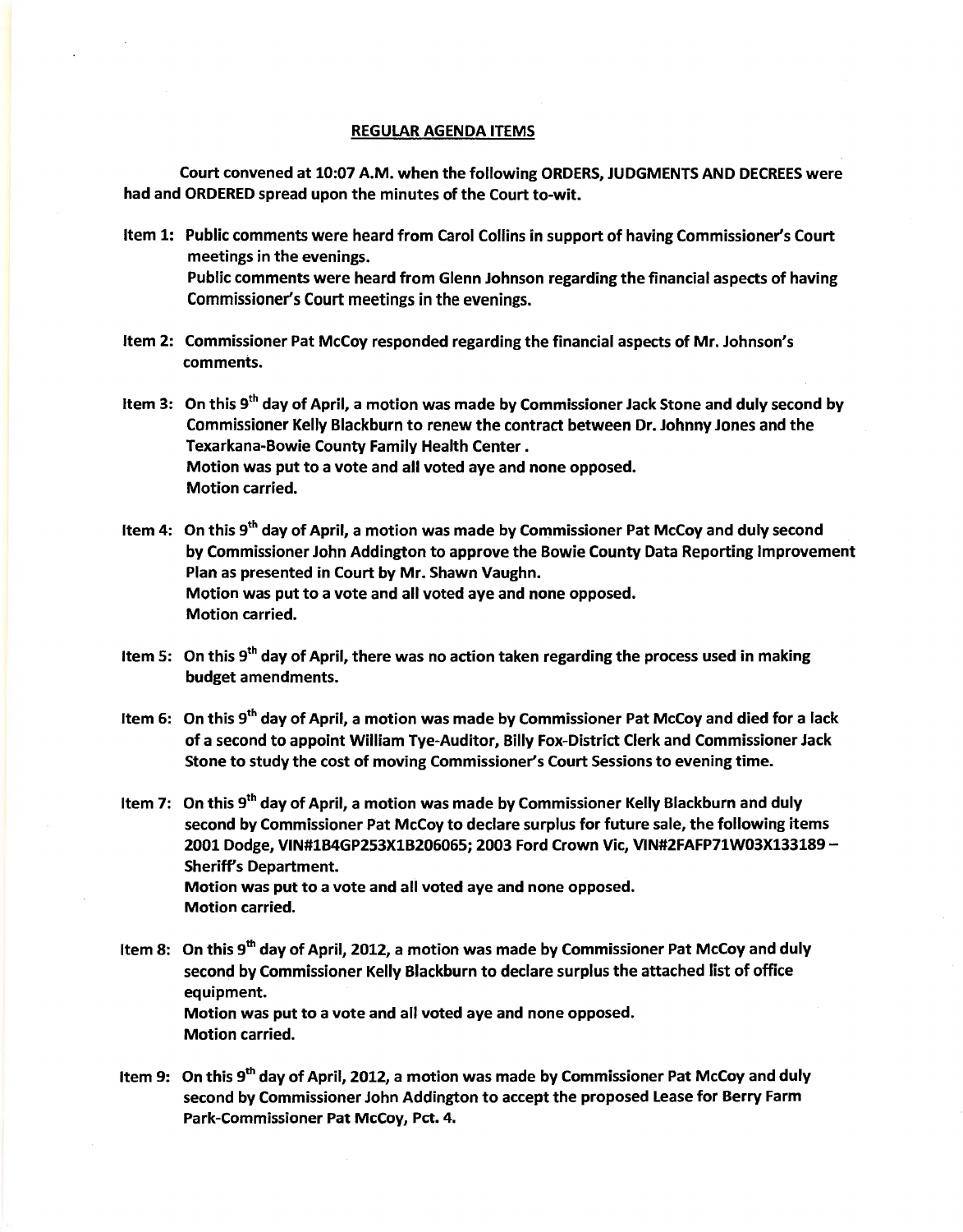Motion was put to a vote and all voted aye and none opposed. Motion carried.

- Item 10: On this 9<sup>th</sup> day of April, 2012, a motion was made by Commissioner Jack Stone and duly second by Commissioner Kelly Blackburn to pay accounts payable. Motion was put to a vote and all voted aye and none opposed. Motion carried.
- Item 11: On this 9<sup>th</sup> day of April, 2012, a motion was made by Commissioner Pat McCoy and duly second by Judge Sterling Lacy to approve the March 26, 2012 minutes as an Order of the Court.

Motion was put to a vote and all voted aye and none opposed. Motion carried.

On this 9<sup>th</sup> day of April, 2012, a motion was made by Commissioner Jack Stone and duly second by Commissioner John Addington to adjourn {10:52 A.M.) Motion was put to a vote and all voted aye and none opposed. Motion carried.